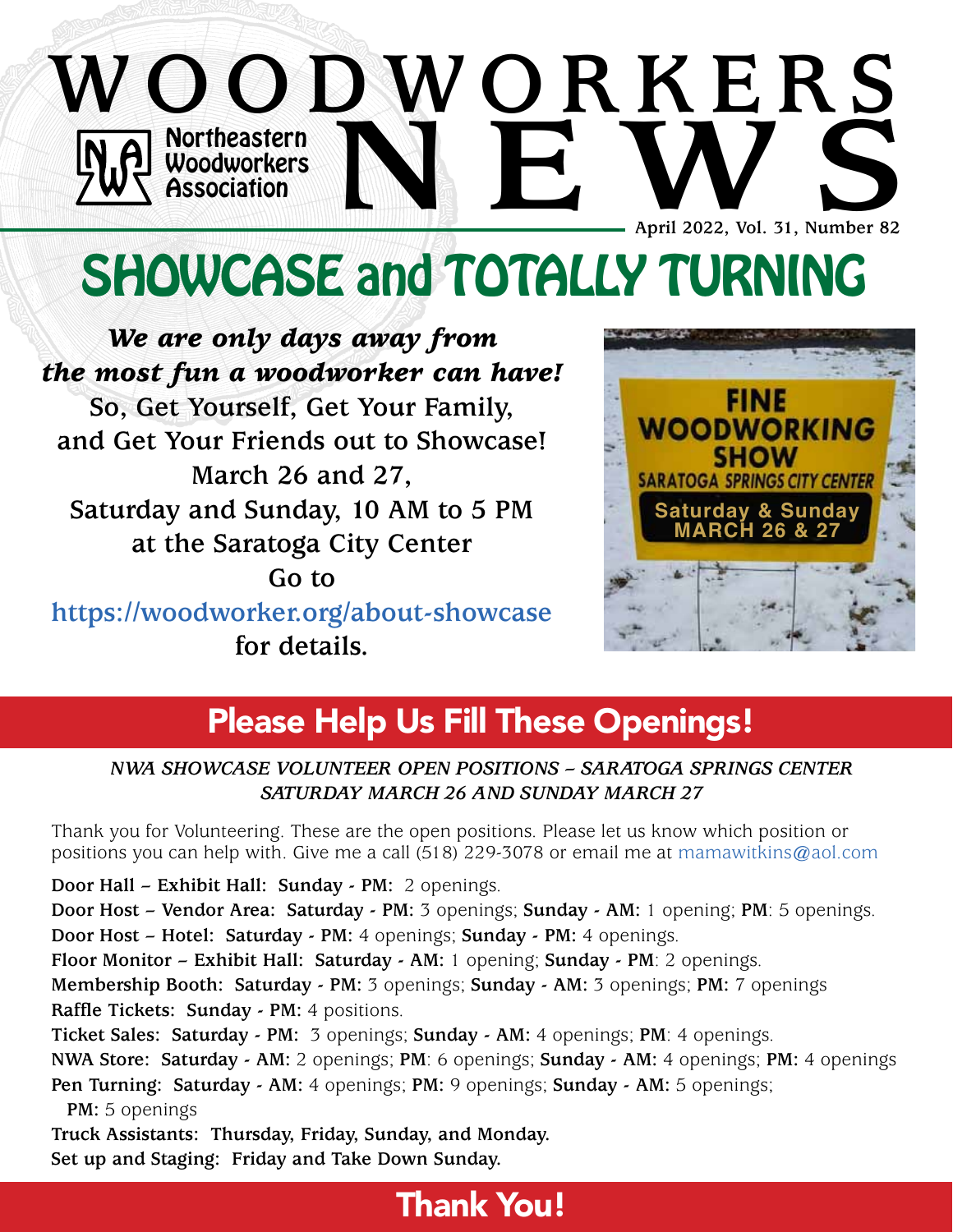

## GOOD NEWS FOR NWA SHOWCASE VOLUNTEERS

**MARCH 26 AND 27, 2022 SARATOGA SPRINGS, NY**

**TWO FIRE HD 8 TABLETS LAST MODEL (2020 RELEASE) WILL BE GIVEN AWAY. EACH VOLUNTEER WILL EARN ONE DRAWING ENTRY FOR EACH VOLUNTEER SHIFT WORKED.**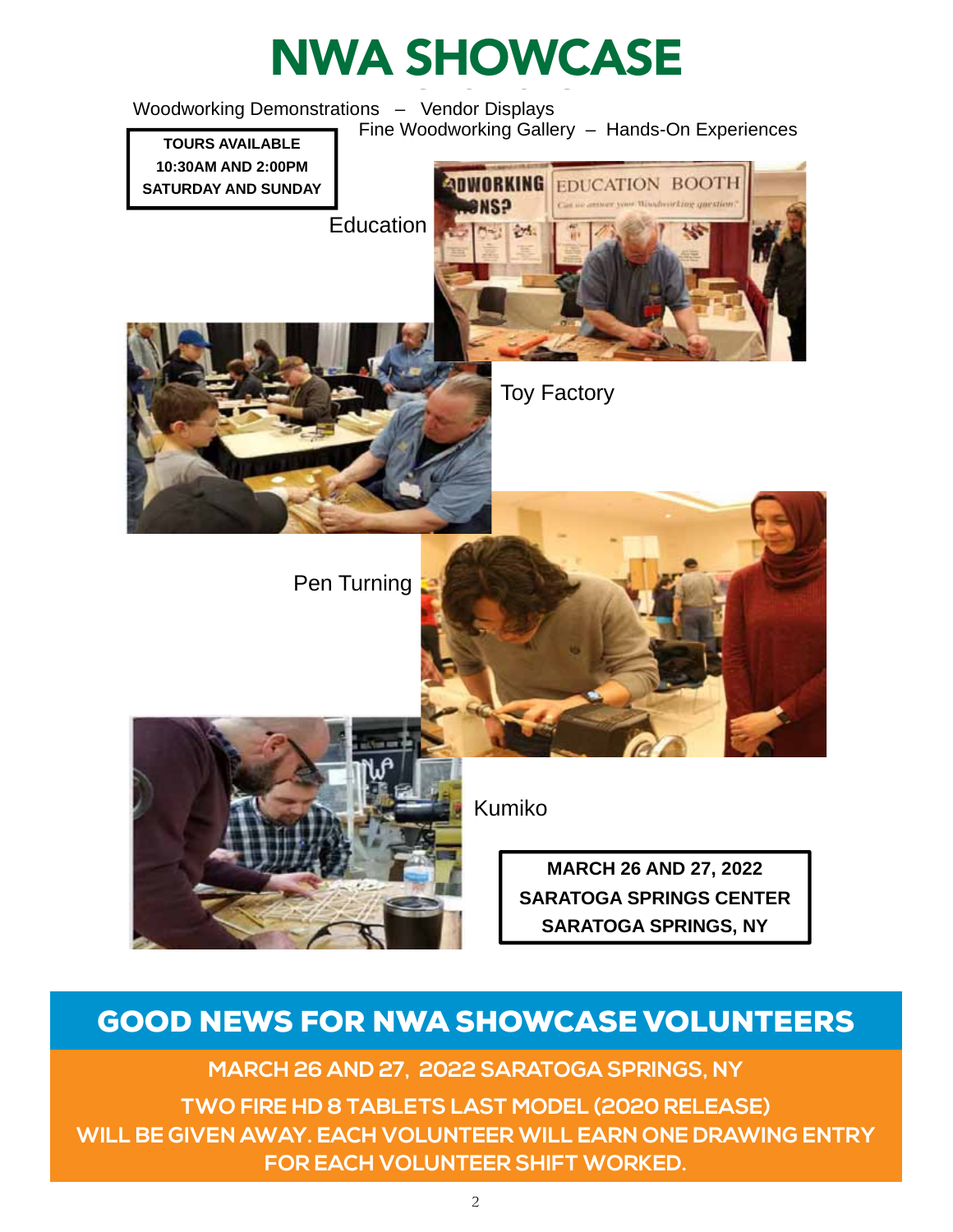### The Showcase 2022 Gallery Wants YOU! Showcase ZUZZ Gallery wants fou: **items** it

#### *By Dale Lombardo*  $\mathbf{y}$  , the past two two years doing two years doing working,  $\mathbf{y}$  $E$ *b*  $\alpha$  to  $\alpha$  bring  $\alpha$

OK. Well, it is really your items we want, but we are looking forward to seeing YOU, too! If you have been shuttered indoors for the past two years doing woodworking, NOW is a great time to bring it all out to show, share, and inspire each other with what we've each accomplished.

We are on track with prior years for a great show and a great gallery display. As of today (March 3, 2022), we are actually at or above 2018-2019-2020 registration levels for **total items** for Display and Judging, but we are short of where we would like to be on items in a few categories:

| <b>CATEGORY</b> | <b>SHORT DESCRIPTION</b>                    |
|-----------------|---------------------------------------------|
| ACCESSORY2      | Small Boxes                                 |
| ACCESSORY3      | Kitchen Utility                             |
| <b>ALTMATL</b>  | Any subject from Alternate Materials.       |
| CARVING1        | <b>Chip or Relief Carving</b>               |
| <b>JEWELRY</b>  | Wooden jewelry of all forms                 |
| MARQUETRY       | Items primarily showing skill in marquetry  |
| PYROGRAPHY      | Items primarily showing skill in pyrography |
| <b>SCALED</b>   | Scaled models                               |
| <b>SCROLL</b>   | Items made primarily by scroll saw          |
| <b>TOYS</b>     | Toys and playthings for children            |
| WOODMUSIC2      | Non-string musical instruments              |

Please register your items in advance, if possible. The online form and paper forms can be found at Please register your items in advance, if possible. The online form and paper forms can be http:/[/woodworker.org/about-showcase/.](http://woodworker.org/about-showcase/)

- 1. Any woodworker may exhibit their work. There is no entry fee and NWA Membership is not Any woodworker may exhibit their work. There is no entry fee and NWA Membership is required.
- 2. Please make sure we receive your online or paper registration forms by noon on Thursday, March 24, 2022. March 24, 2022.
- 3. All Showcase Gallery items must be <u>brought to the City Center between 3:00pm and 6:45pm</u> <u>on Friday, March 25, 2022.</u> Please Do Not come early without an invitation from Showcase Gallery personnel. Showcase Gallery personnel.
- 4. ALL Items must be <u>retrieved between 5:00pm and 7:00pm on Sunday, March 27.</u> You must coordinate with NWA Gallery personnel for any early removals prior to end of show at 5pm Sunday.  $\frac{1}{2}$   $\frac{1}{2}$   $\frac{1}{2}$   $\frac{1}{2}$   $\frac{1}{2}$   $\frac{1}{2}$   $\frac{1}{2}$   $\frac{1}{2}$   $\frac{1}{2}$   $\frac{1}{2}$   $\frac{1}{2}$   $\frac{1}{2}$   $\frac{1}{2}$   $\frac{1}{2}$   $\frac{1}{2}$   $\frac{1}{2}$   $\frac{1}{2}$   $\frac{1}{2}$   $\frac{1}{2}$   $\frac{1}{2}$   $\frac{1}{2}$   $\frac{1}{2}$
- 5. You may exhibit any number of pieces in one or more categories, but you may only have one piece judged per category. ay exhibit any number of pieces in one or more categories, but you may only have a per category.
- 6. Last minute entries can be received during drop-off times, but advance registration items are preferred to help with preparations. made entries can be received during drop-off times, but advance registration items a
- 7. If a display item requires hanging, you must provide your own prop or easel. Easels are not preferred to help with preparations. If a display item requires hanging, you must provide your own prop or easel. Easels are not provided by the NWA, and wall hangings are not permitted.
- provided by the NWA, and wan hangings are not permitted.<br>8. The exhibit hall is NOT a commercial area. Price tags/lists are not allowed and will be removed and disposed of. However, business cards are allowed.
- 9. Previously judged pieces from prior Showcase events are not eligible for judging but are welcome for display.
- 10. Judges have the right to re-categorize entries. If the judges deem that an entry from one category should be in another category, they will make the change. If the woodworker already has a judged entry in that category, the changed entry will not be judged.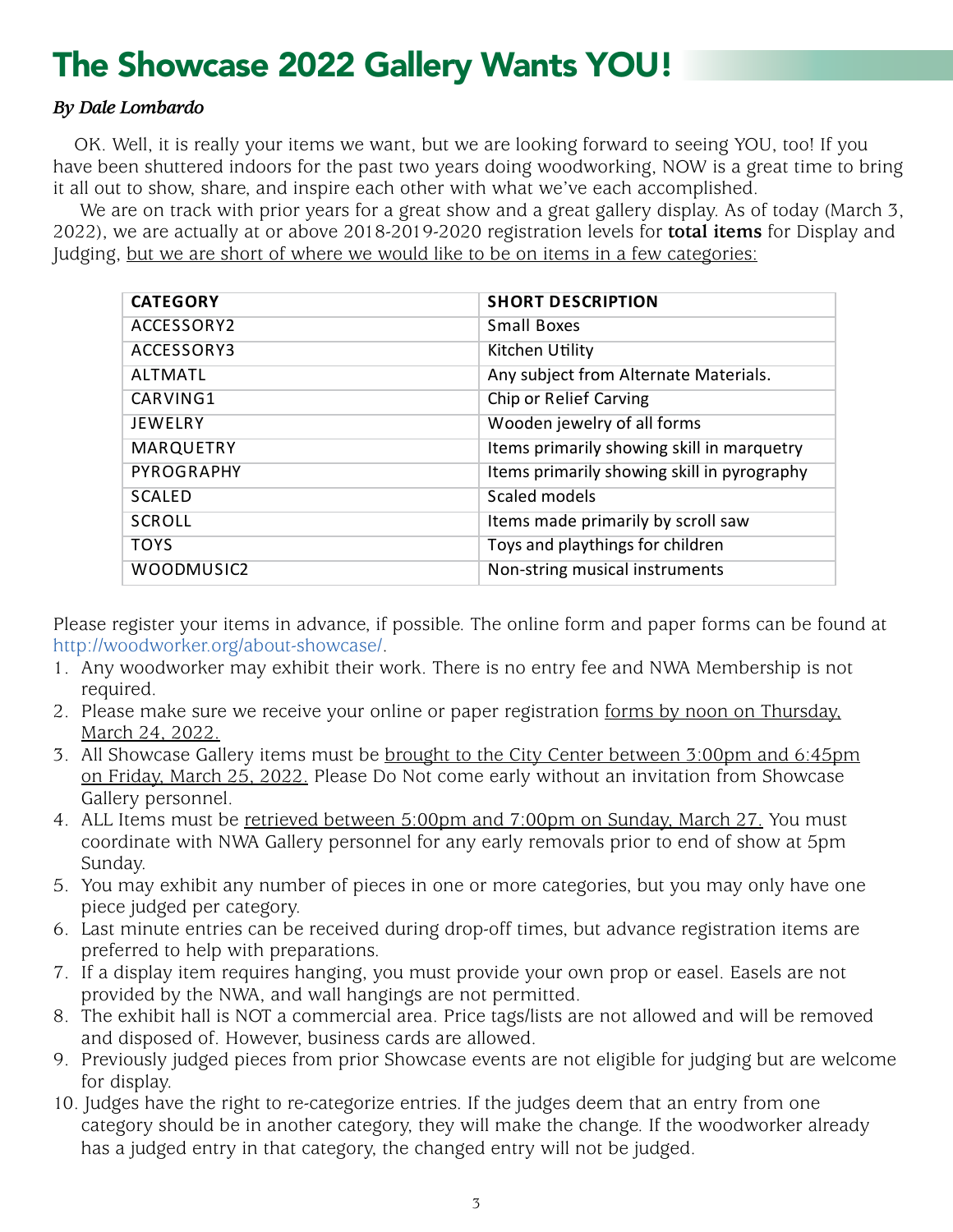# For Totally Turning Turners

### *A message from Todd Gunter*

Bring your "Turning" art to the Totally Turning Instant Gallery. Your items **are not** registered through Showcase. Our Instant Gallery display cards will be available at the Totally Turning registration desk, outside the gallery area in the hotel lobby. These cards for display pieces will be available after 3:00 p.m. Friday. If you wish your art piece to be judged, it must be in place with its card no later than 6:00p.m. Friday. There is no limit to the number of items for Instant Gallery, but you, the owner of the turned art piece, must fill out the registration card(s) for each piece displayed.

# NWA Showcase Presenters Lineup

### *By Juliana Shei*

**We are fortunate to have wonderful presenters at the 2022 Showcase.**

**Yuri Kobayashi,** highly acclaimed furniture maker, plans to discuss *"The Ways I Work with Wood"* and *"From Moquettes to a Final Piece."*

**Carvers** – you do not want to miss **Mike Bloomquist's and Harold Kaltenbach's** presentations, *"Flat Plane Woodcarving – Magic with a Knife"* and *"How to Create a 3-D Bark House".*

**Bob Behnke,** the Technical Service Manager of the Titebond-branded products, will discuss *"Five Steps of Gluing," "Wood Science"* and very entertaining and eye-opening *"Facts and Fiction from the Internet."*

**Are you into spray finishing?** Come listen to **Jim Larin** from Fuji Spray discussing **"Exploring the Benefits of High-Volume Low Pressure (HVLP) Spraying."**

Interested in learning more about sharpening? **David Powell** who founded DMT, retired, and founded PlanePerfect, LLC will present **"Fundamentals of Sharpening Hand-tools and New Developments."**

**And yes,** we have knowledgeable members, **Ray Puffer, Bill Sterling, Steve VanDerZee, Allan Bishop, Rich Cerruto, Joe and Keith Pelcher, and Michael Donovan** eager to share their skills with you.

**Come join us for any or all of the presentations. To plan your Saturday, March 26 and Sunday, March 27, visit [woodworker.org](http://woodworker.org) (type this in your browser) where times and locations can be found. Click on Showcase and click on Presenters. Note: Schedule is subject to change.** 

# New to the 2022 Showcase!

### Kumiko Lecture, Demonstration and Workshop

Kumiko is a Japanese style of woodwork. The process involves interconnecting carved wooden pieces together in geometric patterns to create a finished panel without the use of glue, nails, or any external tools.

**Visit the lectures by Allan Bishop at noon Saturday and/or 10:30 Sunday at "Whitney" lecture room.**

At the Kumiko Demonstration and Workshop Table hosted by Juliana Shei, you will see a demonstration of the carving and assembly of a KAKU-ASANOHA pattern panel. If you are a handson person and interested in making a kumiko panel for yourself, you can purchase a kumiko strip kit and sign up for a free workshop (seats are limited and sign up is required.) Kumiko panels, trivets, coasters and uniquely designed kumiko jig sets are available for purchase. Contact Juliana for any questions. julianashei@yahoo.com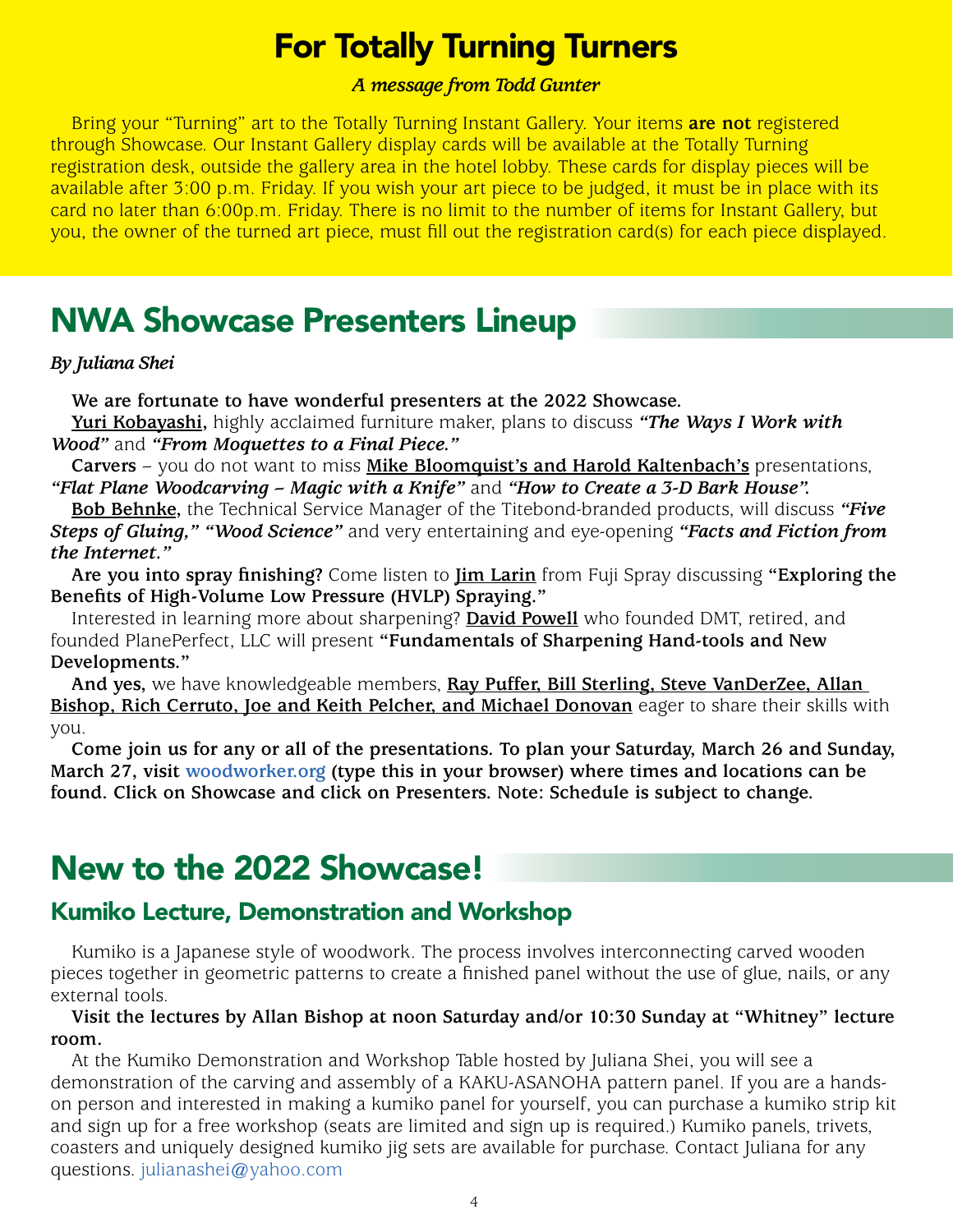#### **OFFICERS**

**President** - Irv Stephens nwapresident1@gmail.com

**Vice President** - Carl Stoner

**Secretary** - Chris Stolicky

**Treasurer** - Paul Ruud nwatreasurer2@gmail.com

**Executive Secretary** - Charlie Goddard Cgodd@aol.com

ئە

**NWA BOARD MEMBERS**

 Irv Stephens Carl Stoner Chris Stolicky Paul Ruud Charlie Goddard Pete Chast Wally Carpenter Susan McDermott Steve Schoenberg

دگ

**Mid-Hudson Chapter**  Bill Sterling, President wster1156@aol.com **Sacandaga Chapter** Vacant

دی۔

#### **CHAIR/CONTACT PERSONS**

**Auction and Hospitality** Lee Hilt nwaauction1@gmail.com

#### **Education**

*Chairperson* - John Slezak nwaeducation1@gmail.com *Registrar* - Jon Bennett *Members* - Jim Lefebvre, Rich Glover

#### **Fiske Fund**

*Chairperson* - Woody Bowler fiskefund@gmail.com *Treasurer* - Juliana Shei fftreasurer@yahoo.com *Members* - Jon Bennett, Dick Flanders, Bill Sterling

> **Historian** Wayne Distin wdistin@nycap.rr.com

**Library** Susan Hill Susanh1122@att.net

**Membership** Alan Hayes NWAMembers1@gmail.com

**Publications** Susan McDermott nwanewsletter1@gmail.com

**Publicity** John Olenik jolenik@nycap.rr.com

**Showcase Chair** Wally Carpenter

# Kumiko Classes Held March 5 and 6

Juliana Shei taught seven NWA members the art of Kumiko. She will have a display area at Showcase and will offer more classes in the future. Don't forget to consider Fiske Funds to



*The class: Front row from left, Howard Jackson, Al Struss, Austin Sprang, Miriam Bourin. Back row from left, Jeff Ouderkirk, Allan Bishop (Showcase speaker), and Shep Salon.*

help off set the cost of NWA courses.

**An evaluation was written by Jeff Ouderkirk:**

"The class was very thorough. Being a small class was beneficial, whereas attention was given to any questions we may have had, I even got a lesson on sharpening my chisel! The class taught us ripping the wood into strips and then notching out the pieces to fit together snugly. From there, the cuts for the inside pieces were explained, as well as how the pieces fit together. It was a fantastic experience altogether and well worth the price."





*Sharp chisels are essential The panel frame is notched with a fine- tooth saw*



nwa.showcase.chair@gmail.com **Students use custom made jigs to** A completed framed panel as a model *Students use custom made jigs to trim precise angles*

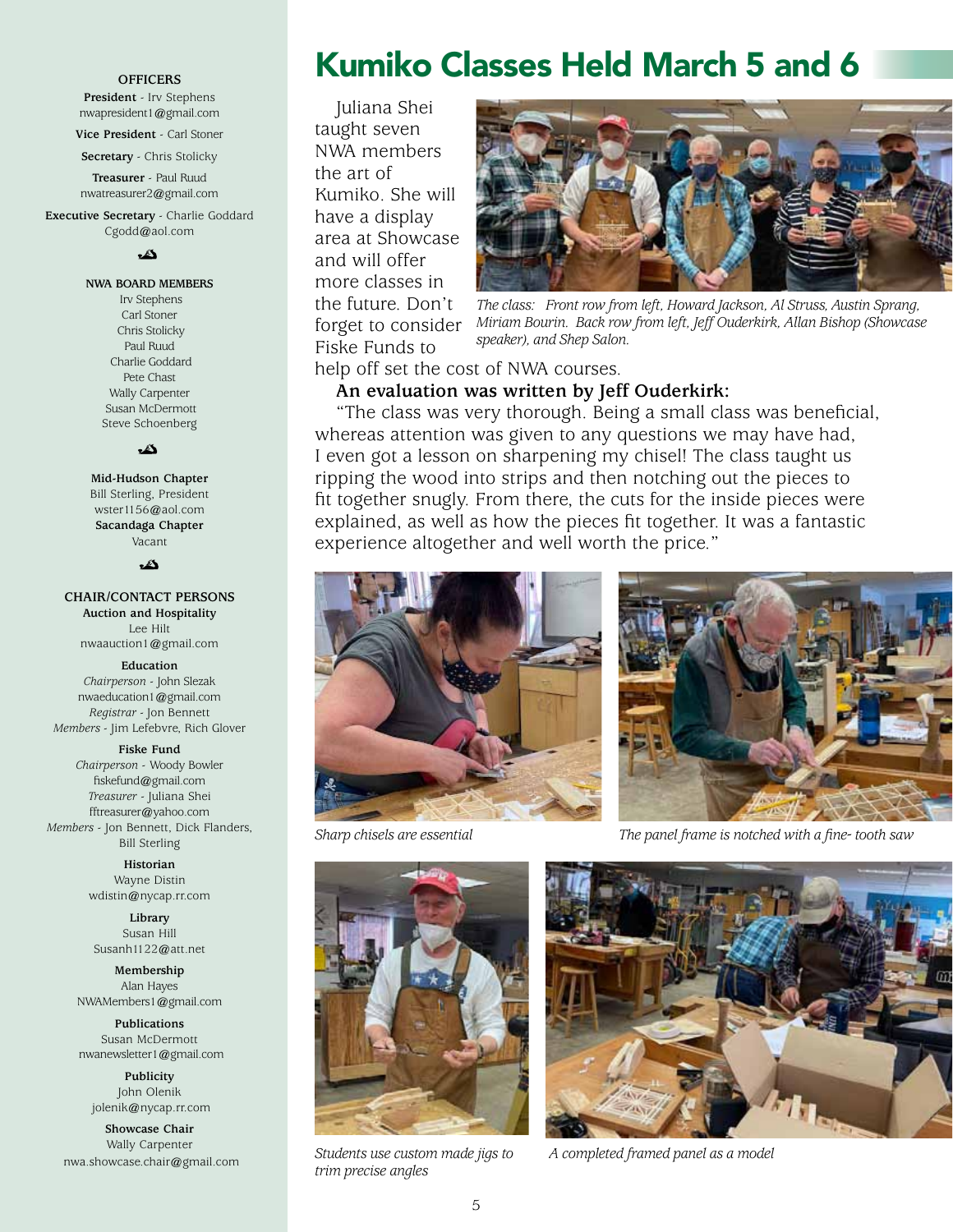### **WOODWORKERS NEWS**

is published by the Northeastern Woodworkers Association for its members. The Association's aim is to provide a common meeting ground for lovers of woodworking who want to know more about wood and the techniques for forming it. The newsletter is published monthly. The newsletter is available online at www. woodworker.org



Your next issue of **Woodworkers News** will be published in early May Copy deadline: April 15 Susan McDermott, Editor Nwanewsletter1@gmail.com Elizabeth Keays Graphic Artist Designer

ۮ

#### **WEBSITE www.woodworker.org**

Webmaster: Andy Moss nwawebmasterhelp@gmail.com

 $\mathbb{Z}$ 

**NORTHEASTERN WOODWORKERS ASSOCIATION** P.O. BOX 246 Rexford, New York 12148



# Carvers Are Busy for Showcase!

### *Submitted by Diane Balch*

#### **Carver's Table**

Jan McEneny just finished her second slab table. We think the top is cherry and the legs are diamond willow. Diamond Willow is not a species of willow. It is willow that has been attacked by a fungus that leaves it with distinctive "diamond shaped" areas. She found one on e-bay as it grows primarily in Minnesota. It will be entered it in this year's Showcase.



*Three-Legged Adirondack Table*



### **Jack Connell hand carved these mushrooms from Basswood.**

One photo is side view, the other is view of the underside. He has made 4 of these for the Showcase store.

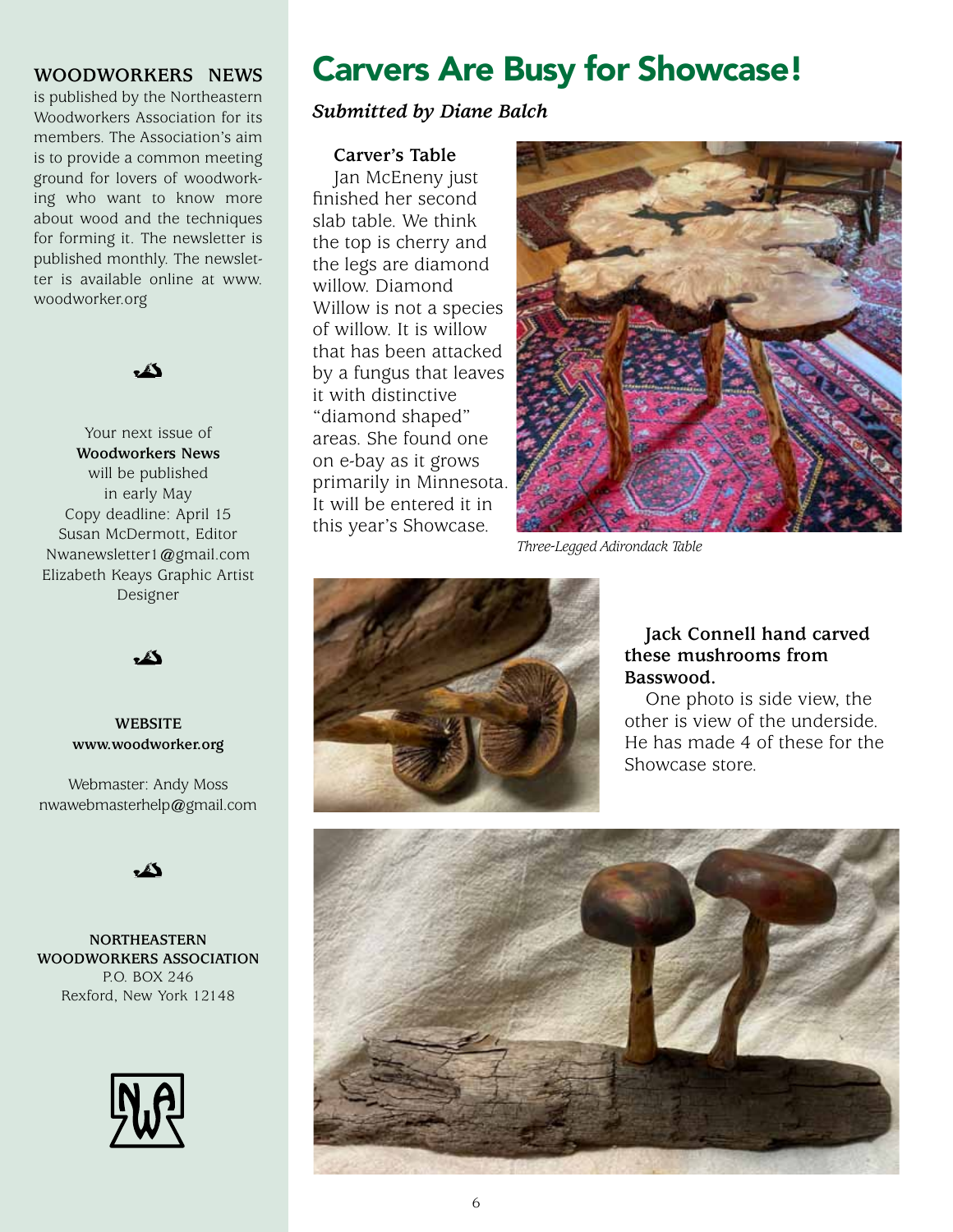# Carvers SIG Features Two Programs for Showcase

### *By Diane Balch*

### **Mike Bloomquist**

Mike is a native of the Utica, NY area. He will be presenting a seminar class on Flat Plane woodcarving. He began carving about 1990. Late in 1997, he began teaching carving to beginners. His first carving style was the Scandinavian Flat Plane Style. The figures are carved in large flat planes, primarily with a single carving knife. Tool marks are left in the carving,





*Two trolls*

and very little (if any) rounding or sanding is done.

Come discover how much fun you can have with just a sharp knife, a leather strop, a carving glove, and a block of wood. Minimalist carving is easy to learn and creates a wide range of carvings as your experience grows. This session will be a demonstration only and is aimed more for beginners.



*3-D Bark House*

### **Harold Kaltenbach**

Harold will present a seminar on creating a 3-D Bark House. He lives in Westmoreland, NY and has been carving for 25 years. He has been teaching carving techniques the past 20 years. His favorite type of carving is whimsical houses and buildings with amazing details.

He will begin a 3-D Bark House from start to finish while sharing his step-by-step process. With his years of experience, he will show different ways to create his work and give some insight to the easiest way to get the job done. This will include creating roof shingles, windows, doorways, siding, and landscape.

Finally, he will cover finishing the house, including adding color to embellish the piece and sealing the completed carving. Always remember, no two creations are ever the same, and your mind is the only limitation.

# Crafters Work Diligently for Showcase NWA Store

A generous donor gave NWA this small bandsaw, ideal for the Showcase Toy Factory. It has a 22-inch blade which is no longer available. If any of you readers know where such a band saw blade may be found, please contact Wayne Distin



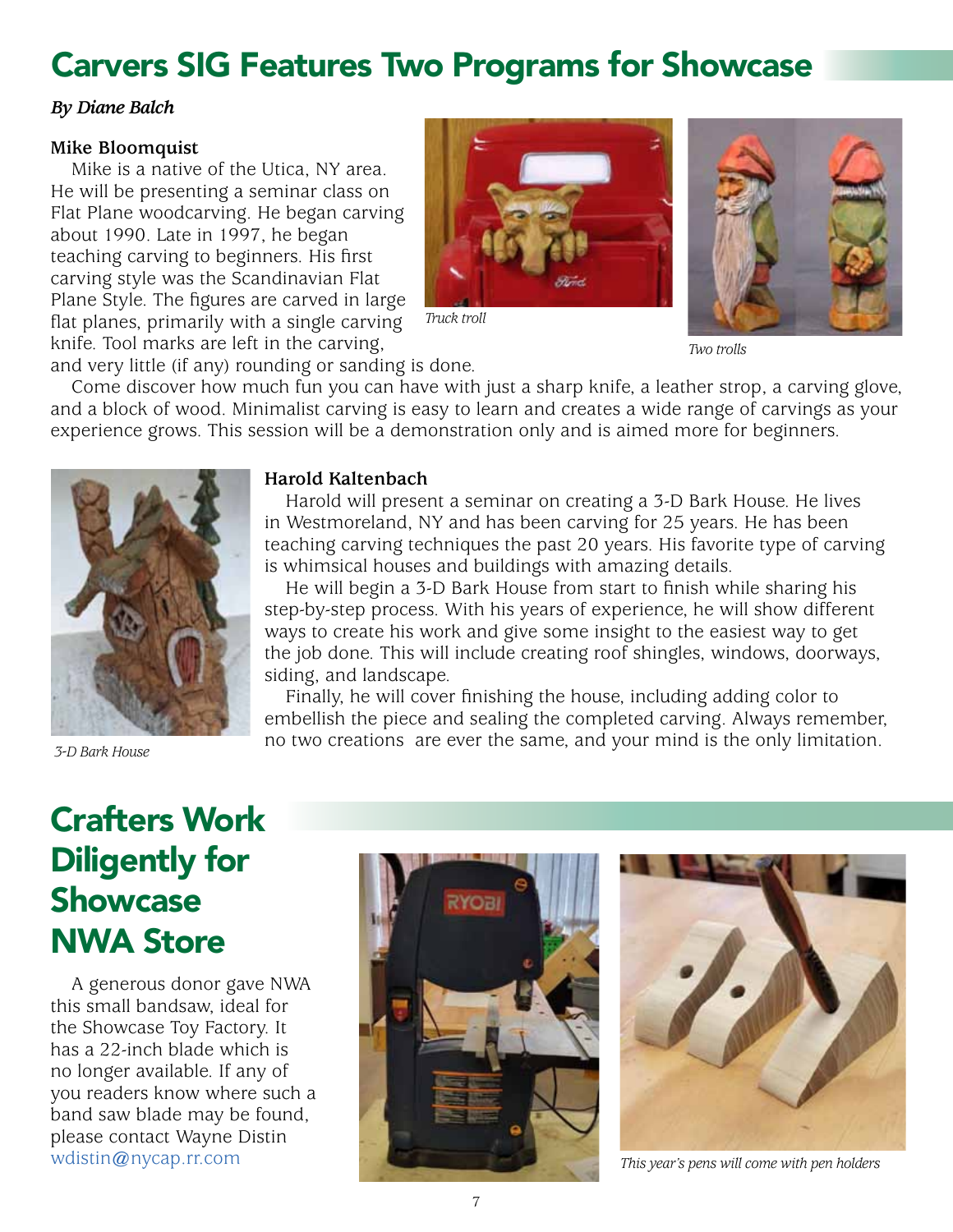

*Dick Flanders made 28 ring boxes*



*The interior shows hinged lid with earth magnet*



*Dave Mobley coordinates a team of tong builders*



*A multitude of toy grasshoppers*



*Tongs' assembly with earth magnets*

# Help Support NWA's Video Project

### *By Irv Stephens*

Hello, Woodworkers - As you probably know, last year NWA launched its own YouTube channel and started streaming and posting videos of monthly meetings and some SIG presentations. These efforts have been led by Carl Stoner, our Program VP. Using a mix of personal equipment, some borrowed from others and a few items owned by NWA, Carl has demonstrated that our members will watch locally streamed programs and that even our first video efforts can attract new members.

We need now to sustain Carl's efforts by assembling a "portable video studio" so that we can continue to stream and record events from the Railroad Avenue shop, the Shaker Meeting House as well as those from the Mid-Hudson Chapter.

Recently, NWA's Board endorsed the idea to go ahead with this project but on the condition that we do not tap the operating budget! Carl has now assembled an equipment list of what NWA needs to do quality video recording, and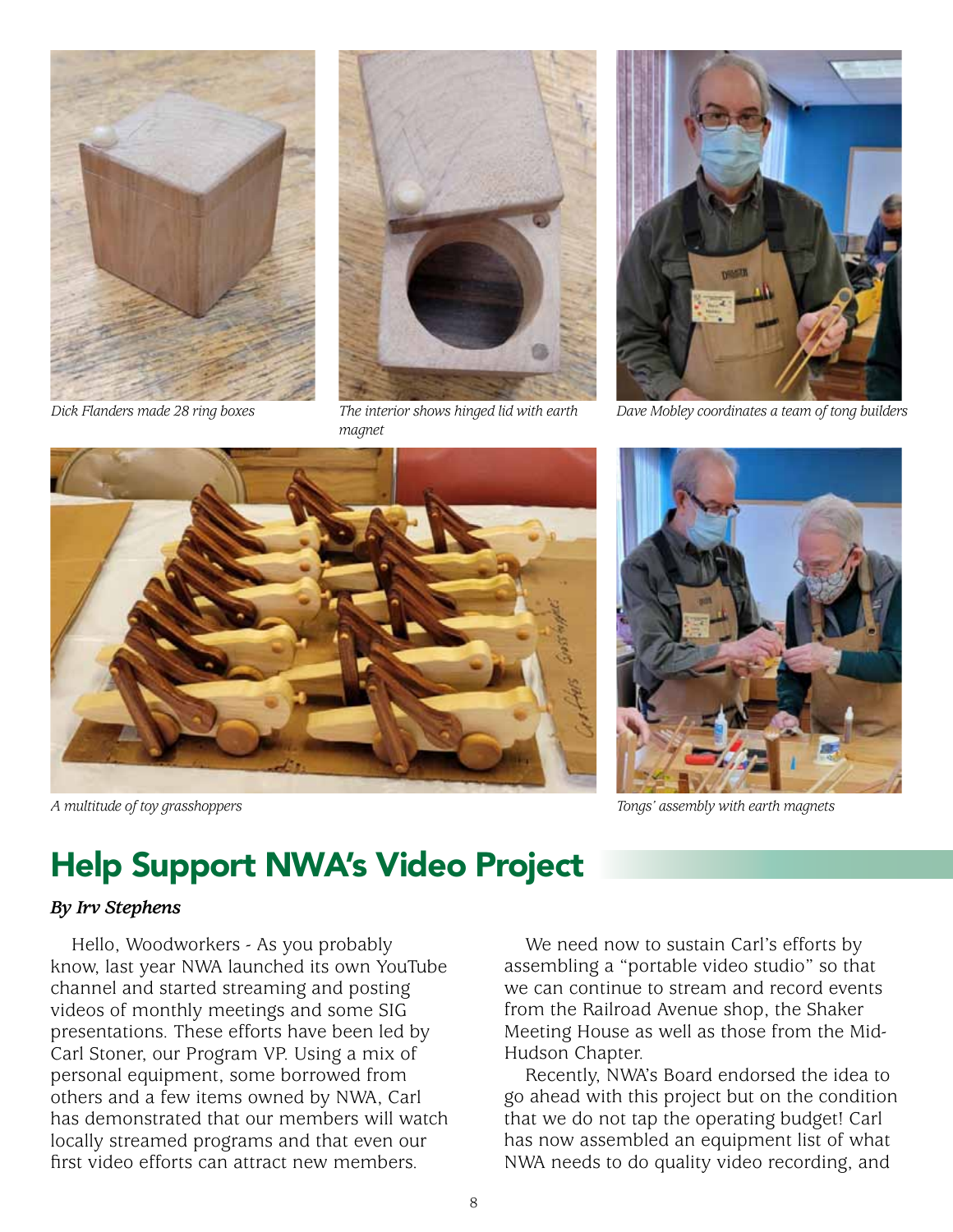it will cost about \$3000. So how are we going to get the money to pay for what we need? Here's how…

First, we are not going to raise our \$60 per year membership dues. Second, we are going to keep the Board happy by not overspending the current budget.

But third, as your President, I am now asking you to join with me in making a modest donation to NWA to help make our video channel a permanent reality.

I don't think it will be that hard for us to meet this need because an anonymous donor has promised to match every donation on a dollar for dollar basis. That means that whatever amount that you contribute, an equal amount will be added to the video pot!

Please use this [PayPal link](https://woodworker.org/epayment/) from our website to make your donation now; or, if you are not familiar with PayPal, send a check to the following address:

Northeastern Woodworkers Association PO Box 246

Rexford, NY 12148

 Thank you in advance for supporting NWA's video channel, and I will be reporting back to you about the status of this effort in the month(s) ahead.

 - Stay safe, help others, and keep woodworking, Irv Stephens, NWA President

# New Machine Training Classes

### *By Steve Schoenberg and Ray Puffer*

They have taken quite a while and a lot of work to create, but the new woodworking machine training classes will be worth the wait. The Machine Qualification Committee has put together handson training classes that will give even novice woodworkers confidence that they can work proficiently and safely on woodworking machines.

 Working together with the Learning Center Operation Committee (LCOC), Education Committee and others, Ray Puffer's committee has already rolled out the Miter Saw Training classes. The two sessions held to date have included members from Mid-Hudson, the Carvers' SIG, and several experienced woodworkers who will serve as instructors for future classes.

 Soon, there will be training programs available for the band saw, the planer and jointer, the table saw and the drill press. Andy Moss, our web master, has put together a self-registration page for the NWA website that will go live as soon as class schedules are established. These classes will be free of charge to NWA members. Multiple sessions will be scheduled for each machine, so members can be assured of being enrolled in a class that is convenient to their personal schedule.

 NWA members who attend these classes will be listed in the Learning Center as "Machine Knowledgeable (use under the supervision of a Machine Qualified member)" and will be encouraged to use our woodworking machines during shop sessions.

We expect these classes to be well attended. They will fulfill a big part of our mission to help our members become better and safer woodworkers. We also believe that this program will help bring in new members, who once they join the NWA, be able to learn woodworking skills from our experienced members at no out-of-pocket cost for the classes.

Look for email blasts and future newsletter announcements about these classes.

# NWA Members! Watch for an E blast about April's General Meeting program.